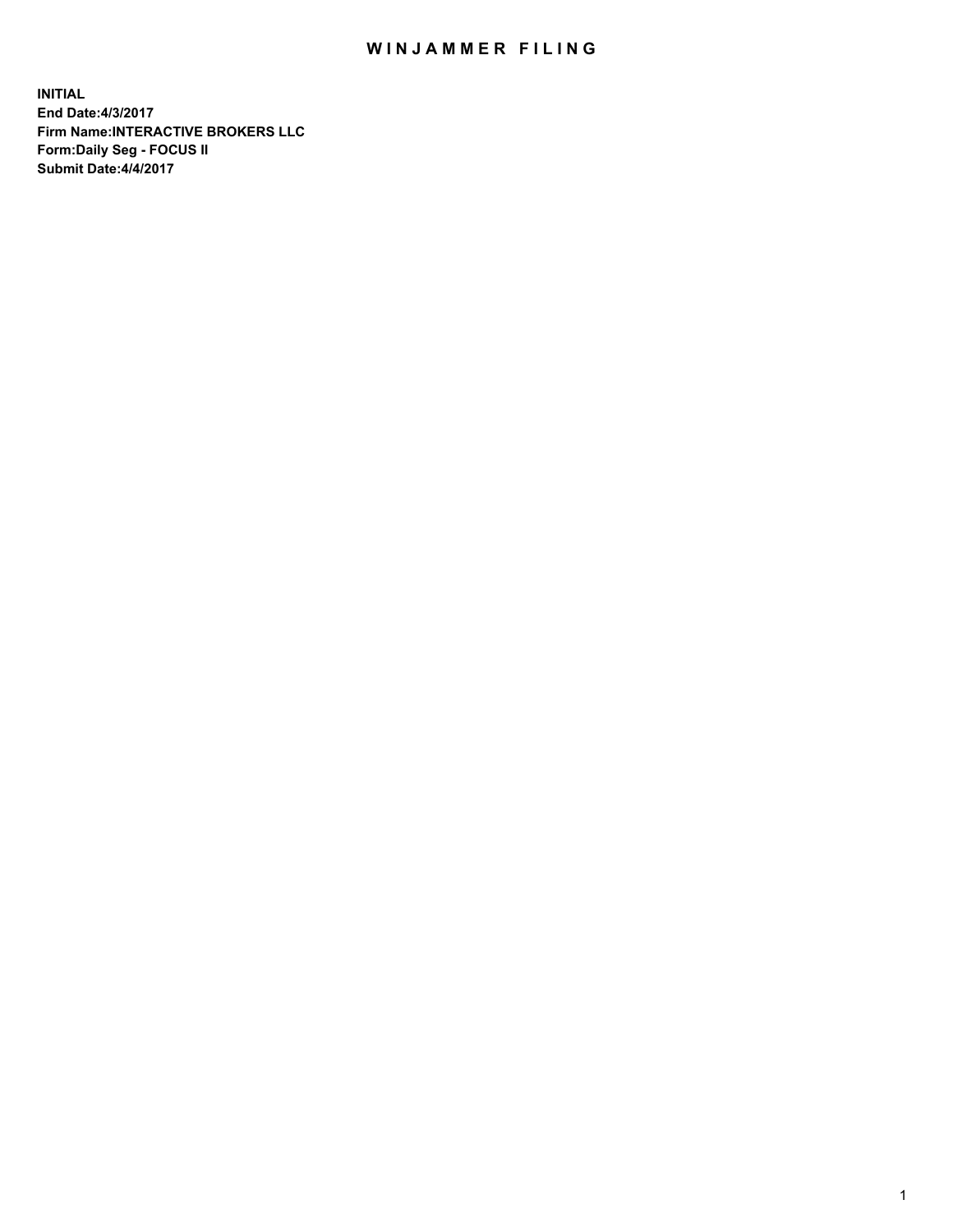## **INITIAL End Date:4/3/2017 Firm Name:INTERACTIVE BROKERS LLC Form:Daily Seg - FOCUS II Submit Date:4/4/2017 Daily Segregation - Cover Page**

| Name of Company<br><b>Contact Name</b><br><b>Contact Phone Number</b><br><b>Contact Email Address</b>                                                                                                                                                                                                                          | <b>INTERACTIVE BROKERS LLC</b><br>James Menicucci<br>203-618-8085<br>jmenicucci@interactivebrokers.c<br>om |
|--------------------------------------------------------------------------------------------------------------------------------------------------------------------------------------------------------------------------------------------------------------------------------------------------------------------------------|------------------------------------------------------------------------------------------------------------|
| FCM's Customer Segregated Funds Residual Interest Target (choose one):<br>a. Minimum dollar amount: ; or<br>b. Minimum percentage of customer segregated funds required:%; or<br>c. Dollar amount range between: and; or<br>d. Percentage range of customer segregated funds required between:% and%.                          | $\overline{\mathbf{0}}$<br>$\overline{\mathbf{0}}$<br>155,000,000 245,000,000<br>00                        |
| FCM's Customer Secured Amount Funds Residual Interest Target (choose one):<br>a. Minimum dollar amount: ; or<br>b. Minimum percentage of customer secured funds required:%; or<br>c. Dollar amount range between: and; or<br>d. Percentage range of customer secured funds required between: % and %.                          | $\overline{\mathbf{0}}$<br>$\mathbf 0$<br>80,000,000 120,000,000<br>00                                     |
| FCM's Cleared Swaps Customer Collateral Residual Interest Target (choose one):<br>a. Minimum dollar amount: ; or<br>b. Minimum percentage of cleared swaps customer collateral required:% ; or<br>c. Dollar amount range between: and; or<br>d. Percentage range of cleared swaps customer collateral required between:% and%. | $\overline{\mathbf{0}}$<br>$\underline{\mathbf{0}}$<br>0 <sub>0</sub><br>0 <sub>0</sub>                    |

Attach supporting documents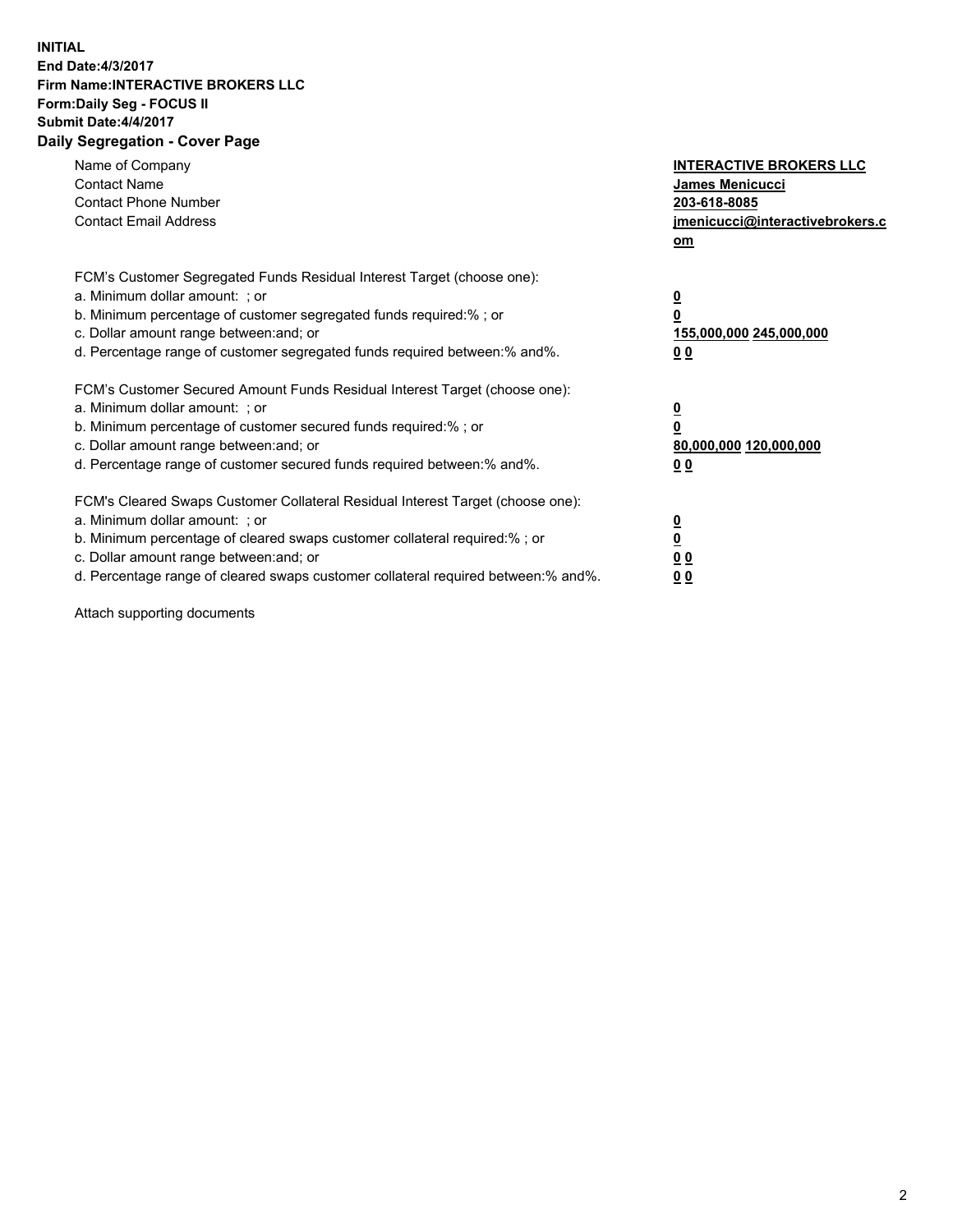## **INITIAL End Date:4/3/2017 Firm Name:INTERACTIVE BROKERS LLC Form:Daily Seg - FOCUS II Submit Date:4/4/2017 Daily Segregation - Secured Amounts**

|     | Dany Ocgregation - Oceanea Amounts                                                          |                                  |
|-----|---------------------------------------------------------------------------------------------|----------------------------------|
|     | Foreign Futures and Foreign Options Secured Amounts                                         |                                  |
|     | Amount required to be set aside pursuant to law, rule or regulation of a foreign            | $0$ [7305]                       |
|     | government or a rule of a self-regulatory organization authorized thereunder                |                                  |
| 1.  | Net ledger balance - Foreign Futures and Foreign Option Trading - All Customers             |                                  |
|     | A. Cash                                                                                     | 396,381,060 [7315]               |
|     | B. Securities (at market)                                                                   | $0$ [7317]                       |
| 2.  | Net unrealized profit (loss) in open futures contracts traded on a foreign board of trade   | -6,937,242 [7325]                |
| 3.  | Exchange traded options                                                                     |                                  |
|     | a. Market value of open option contracts purchased on a foreign board of trade              | <b>93,186</b> [7335]             |
|     | b. Market value of open contracts granted (sold) on a foreign board of trade                | <u>-28,469</u> [7337]            |
| 4.  | Net equity (deficit) (add lines 1.2. and 3.)                                                | 389,508,535 [7345]               |
| 5.  | Account liquidating to a deficit and account with a debit balances - gross amount           | 63,344 [7351]                    |
|     | Less: amount offset by customer owned securities                                            | 0 [7352] 63,344 [7354]           |
| 6.  | Amount required to be set aside as the secured amount - Net Liquidating Equity              | 389,571,879 [7355]               |
|     | Method (add lines 4 and 5)                                                                  |                                  |
| 7.  | Greater of amount required to be set aside pursuant to foreign jurisdiction (above) or line | 389,571,879 [7360]               |
|     | 6.                                                                                          |                                  |
|     | FUNDS DEPOSITED IN SEPARATE REGULATION 30.7 ACCOUNTS                                        |                                  |
| 1.  | Cash in banks                                                                               |                                  |
|     | A. Banks located in the United States                                                       | $0$ [7500]                       |
|     | B. Other banks qualified under Regulation 30.7                                              | 0 [7520] 0 [7530]                |
| 2.  | Securities                                                                                  |                                  |
|     | A. In safekeeping with banks located in the United States                                   | 425,877,200 [7540]               |
|     | B. In safekeeping with other banks qualified under Regulation 30.7                          | 0 [7560] 425,877,200 [7570]      |
| 3.  | Equities with registered futures commission merchants                                       |                                  |
|     | A. Cash                                                                                     | $0$ [7580]                       |
|     | <b>B.</b> Securities                                                                        | $0$ [7590]                       |
|     | C. Unrealized gain (loss) on open futures contracts                                         | $0$ [7600]                       |
|     | D. Value of long option contracts                                                           | $0$ [7610]                       |
|     | E. Value of short option contracts                                                          | 0 [7615] 0 [7620]                |
| 4.  | Amounts held by clearing organizations of foreign boards of trade                           |                                  |
|     | A. Cash                                                                                     | $0$ [7640]                       |
|     | <b>B.</b> Securities                                                                        | $0$ [7650]                       |
|     | C. Amount due to (from) clearing organization - daily variation                             | $0$ [7660]                       |
|     | D. Value of long option contracts                                                           | $0$ [7670]                       |
|     | E. Value of short option contracts                                                          | 0 [7675] 0 [7680]                |
| 5.  | Amounts held by members of foreign boards of trade                                          |                                  |
|     | A. Cash                                                                                     | 92,493,592 [7700]                |
|     | <b>B.</b> Securities                                                                        | $0$ [7710]                       |
|     | C. Unrealized gain (loss) on open futures contracts                                         | -7,017,272 [7720]                |
|     | D. Value of long option contracts                                                           | 93,186 [7730]                    |
|     | E. Value of short option contracts                                                          | -28,469 [7735] 85,541,037 [7740] |
| 6.  | Amounts with other depositories designated by a foreign board of trade                      | $0$ [7760]                       |
| 7.  | Segregated funds on hand                                                                    | $0$ [7765]                       |
| 8.  | Total funds in separate section 30.7 accounts                                               | 511,418,237 [7770]               |
| 9.  | Excess (deficiency) Set Aside for Secured Amount (subtract line 7 Secured Statement         | 121,846,358 [7380]               |
|     | Page 1 from Line 8)                                                                         |                                  |
| 10. | Management Target Amount for Excess funds in separate section 30.7 accounts                 | 80,000,000 [7780]                |
| 11. | Excess (deficiency) funds in separate 30.7 accounts over (under) Management Target          | 41,846,358 [7785]                |
|     |                                                                                             |                                  |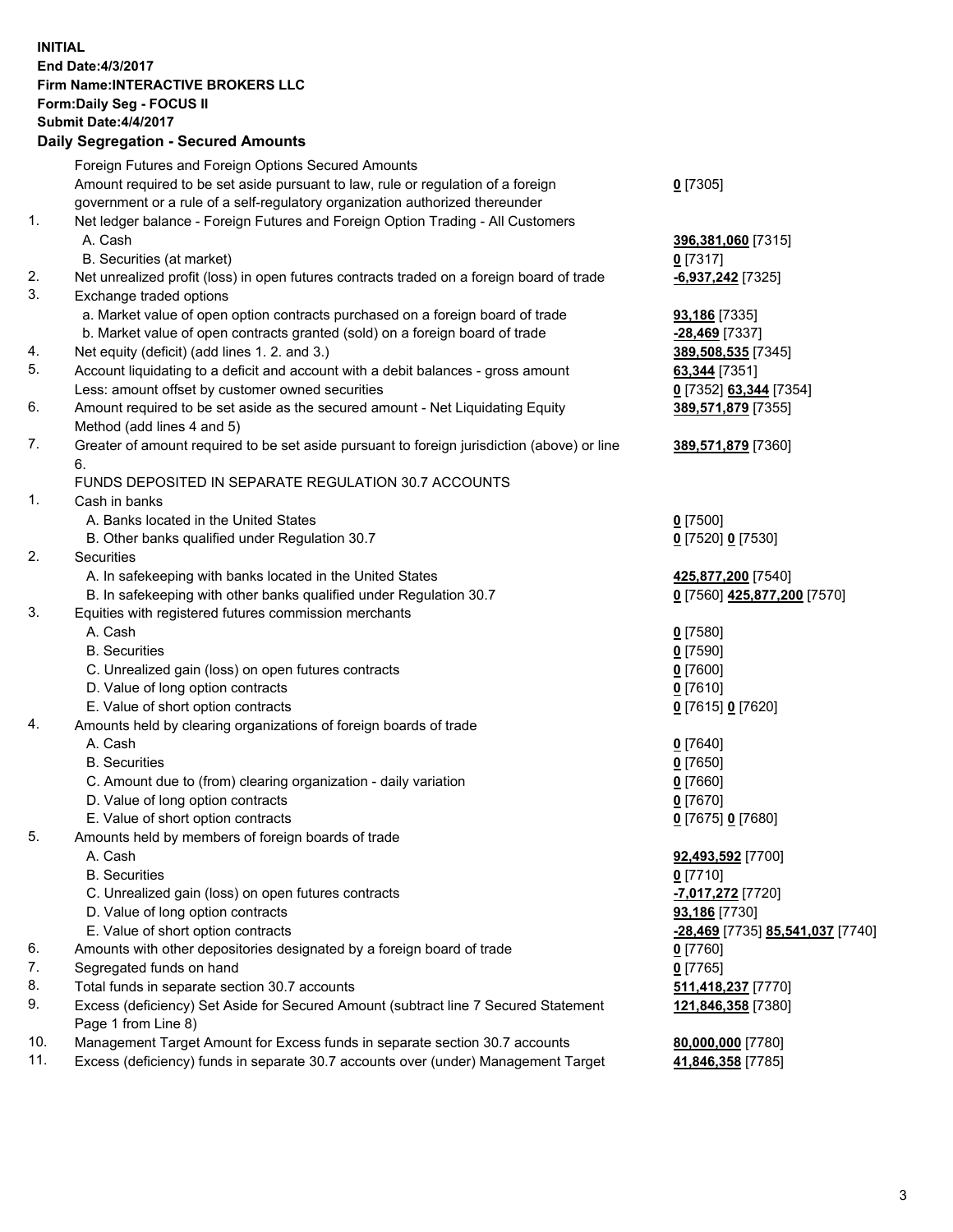**INITIAL End Date:4/3/2017 Firm Name:INTERACTIVE BROKERS LLC Form:Daily Seg - FOCUS II Submit Date:4/4/2017 Daily Segregation - Segregation Statement** SEGREGATION REQUIREMENTS(Section 4d(2) of the CEAct) 1. Net ledger balance A. Cash **3,333,218,409** [7010] B. Securities (at market) **0** [7020] 2. Net unrealized profit (loss) in open futures contracts traded on a contract market **1,784,459** [7030] 3. Exchange traded options A. Add market value of open option contracts purchased on a contract market **84,969,819** [7032] B. Deduct market value of open option contracts granted (sold) on a contract market **-171,811,894** [7033] 4. Net equity (deficit) (add lines 1, 2 and 3) **3,248,160,793** [7040] 5. Accounts liquidating to a deficit and accounts with debit balances - gross amount **156,867** [7045] Less: amount offset by customer securities **0** [7047] **156,867** [7050] 6. Amount required to be segregated (add lines 4 and 5) **3,248,317,660** [7060] FUNDS IN SEGREGATED ACCOUNTS 7. Deposited in segregated funds bank accounts A. Cash **121,091,299** [7070] B. Securities representing investments of customers' funds (at market) **2,182,713,290** [7080] C. Securities held for particular customers or option customers in lieu of cash (at market) **0** [7090] 8. Margins on deposit with derivatives clearing organizations of contract markets A. Cash **19,344,644** [7100] B. Securities representing investments of customers' funds (at market) **1,267,700,110** [7110] C. Securities held for particular customers or option customers in lieu of cash (at market) **0** [7120] 9. Net settlement from (to) derivatives clearing organizations of contract markets **-14,217,396** [7130] 10. Exchange traded options A. Value of open long option contracts **84,940,976** [7132] B. Value of open short option contracts **-171,792,613** [7133] 11. Net equities with other FCMs A. Net liquidating equity **0** [7140] B. Securities representing investments of customers' funds (at market) **0** [7160] C. Securities held for particular customers or option customers in lieu of cash (at market) **0** [7170] 12. Segregated funds on hand **0** [7150] 13. Total amount in segregation (add lines 7 through 12) **3,489,780,310** [7180] 14. Excess (deficiency) funds in segregation (subtract line 6 from line 13) **241,462,650** [7190] 15. Management Target Amount for Excess funds in segregation **155,000,000** [7194]

16. Excess (deficiency) funds in segregation over (under) Management Target Amount Excess

**86,462,650** [7198]